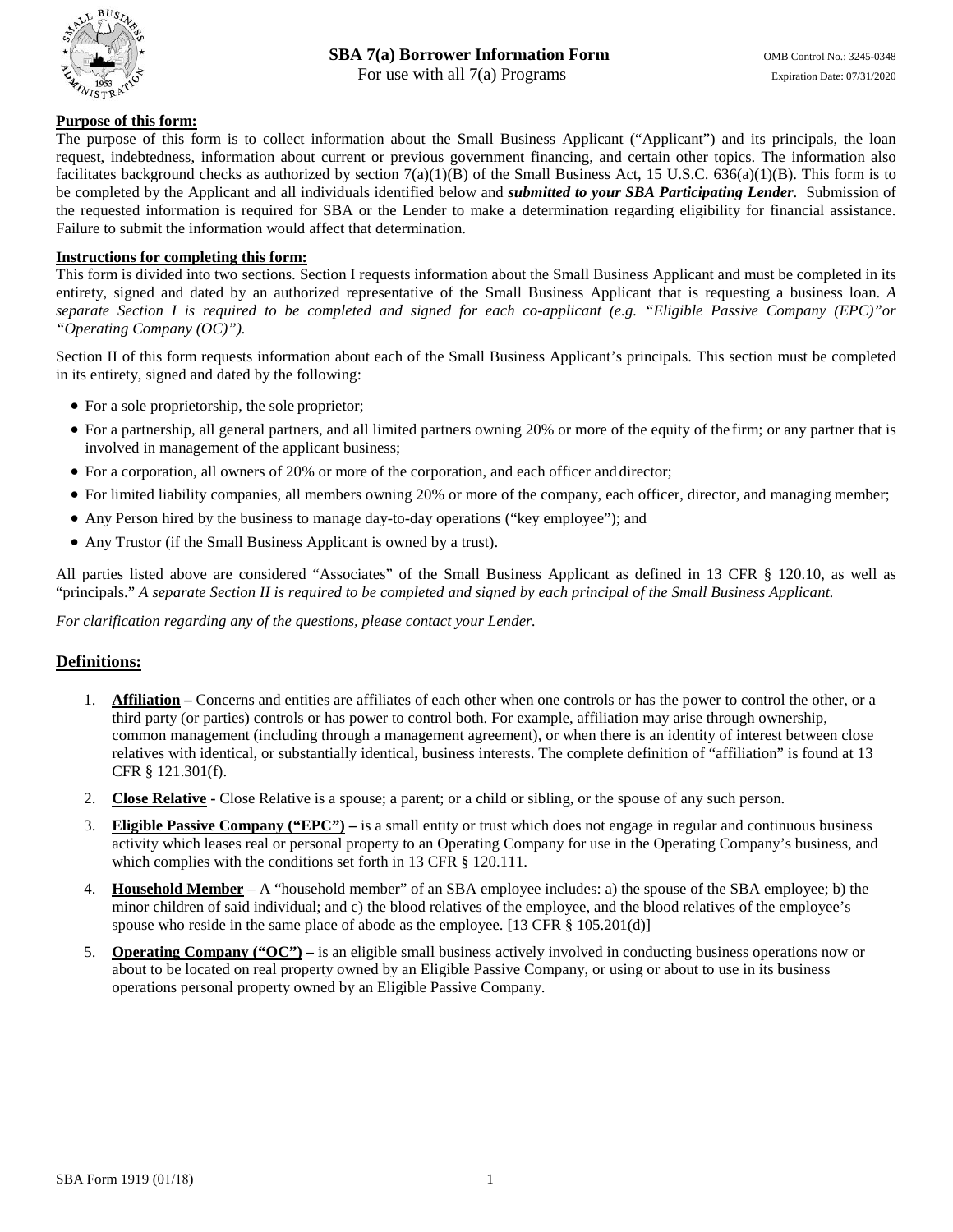

# **SBA 7(a) Borrower Information Form** OMB Control No.: 3245-0348

| Applicant Business Legal Name   OC / EPC)                                                                        |     |                                                                   | <b>DBA</b> or Tradename if applicable                                |                                 |                      |  |
|------------------------------------------------------------------------------------------------------------------|-----|-------------------------------------------------------------------|----------------------------------------------------------------------|---------------------------------|----------------------|--|
|                                                                                                                  |     |                                                                   |                                                                      |                                 |                      |  |
| <b>Applicant Business Primary Business Address</b>                                                               |     |                                                                   | <b>Applicant Business Tax ID</b>                                     | <b>Applicant Business Phone</b> |                      |  |
|                                                                                                                  |     |                                                                   |                                                                      | -                               |                      |  |
| <b>Project Address (if other than primary business address)</b>                                                  |     |                                                                   | <b>Primary Contact</b>                                               |                                 | <b>Email Address</b> |  |
|                                                                                                                  |     |                                                                   |                                                                      |                                 |                      |  |
| Amount of Loan Request:                                                                                          | - S | # of existing employees employed by business? (including owners): |                                                                      |                                 |                      |  |
|                                                                                                                  |     |                                                                   | # of jobs to be created as a result of the loan? (including owners): |                                 |                      |  |
| # of jobs that will be retained as a result of the loan that otherwise would have been lost? (including owners): |     |                                                                   |                                                                      |                                 |                      |  |
| Purpose of the loan:                                                                                             |     |                                                                   |                                                                      |                                 |                      |  |

#### **Small Business Applicant Ownership**

List all proprietors, partners, officers, directors, and holders of outstanding stock. 100% of ownership must be reflected. Attach a separate sheet if necessary. Based on this form's instructions not all owners will need to complete the Principal Information section of this form.

| <b>Owner Name</b> | <b>Title</b> | Ownership % | <b>Address</b> |
|-------------------|--------------|-------------|----------------|
|                   |              |             |                |
|                   |              |             |                |
|                   |              |             |                |
|                   |              |             |                |
|                   |              |             |                |
|                   |              |             |                |

*Unless stated otherwise, if any of the questions below are answered "Yes," please provide details on a separate sheet.*

| $\overline{\#}$ | <b>Ouestion</b>                                                                                                                                                                                                                          | Yes | N <sub>0</sub> |
|-----------------|------------------------------------------------------------------------------------------------------------------------------------------------------------------------------------------------------------------------------------------|-----|----------------|
| 1               | Are there co-applicants? (If "Yes," please complete a separate Section I: Applicant Business Information for each.)                                                                                                                      |     |                |
| 2               | Has an application for the requested loan ever been submitted to the SBA, a lender, or a Certified Development Company, in<br>connection with any SBA program? (If "Yes," provide details on a separate sheet.)                          |     |                |
| 3               | Is the Small Business Applicant presently suspended, debarred, proposed for debarment, declared ineligible, or voluntarily<br>excluded from participation in this transaction by any Federal department or agency?                       |     |                |
| 4               | Does the Small Business Applicant operate under a Franchise/License/Distributor/Membership/Dealer/<br>Jobber or other type of Agreement? (If "Yes," provide copies of your agreement(s) and any other relevant documents.)               |     |                |
| 5               | Does the Small Business Applicant have any Affiliates? (If "Yes," please attach a listing of all Affiliates.)                                                                                                                            |     |                |
| 6               | Has the Small Business Applicant and/or its Affiliates ever filed for bankruptcy protection?                                                                                                                                             |     |                |
| 7               | Is the Small Business Applicant and/or its Affiliates presently involved in any pending legal action?                                                                                                                                    |     |                |
| 8               | Has the Small Business Applicant and/or its Affiliates ever obtained a direct or guaranteed loan from SBA or any other Federal<br>agency or been a guarantor on such a loan?                                                             |     |                |
|                 | If you answered "Yes" to Question 8, is any of the financing currently delinquent?<br>a)                                                                                                                                                 |     |                |
|                 | If you answered "Yes" to Question 8, did any of this financing ever default and cause a loss to the Government?<br>b)                                                                                                                    |     |                |
| 9               | Are any of the Small Business Applicant's products and/or services exported or is there a plan to begin exporting as a result of<br>this loan?                                                                                           |     |                |
|                 | If "Yes," provide the estimated total export sales this loan will support: \$                                                                                                                                                            |     |                |
|                 | 10 Is the Small Business Applicant using (or intending to use) a packager, broker, accountant, lawyer, etc. to assist in (a) preparing<br>the loan application or any related materials and/or (b) referring the loan to the lender?     |     |                |
| 11              | Are any of the Small Business Applicant's revenues derived from gambling, loan packaging, or from the sale of products or<br>services, or the presentation of any depiction, displays or live performances, of a prurient sexual nature? |     |                |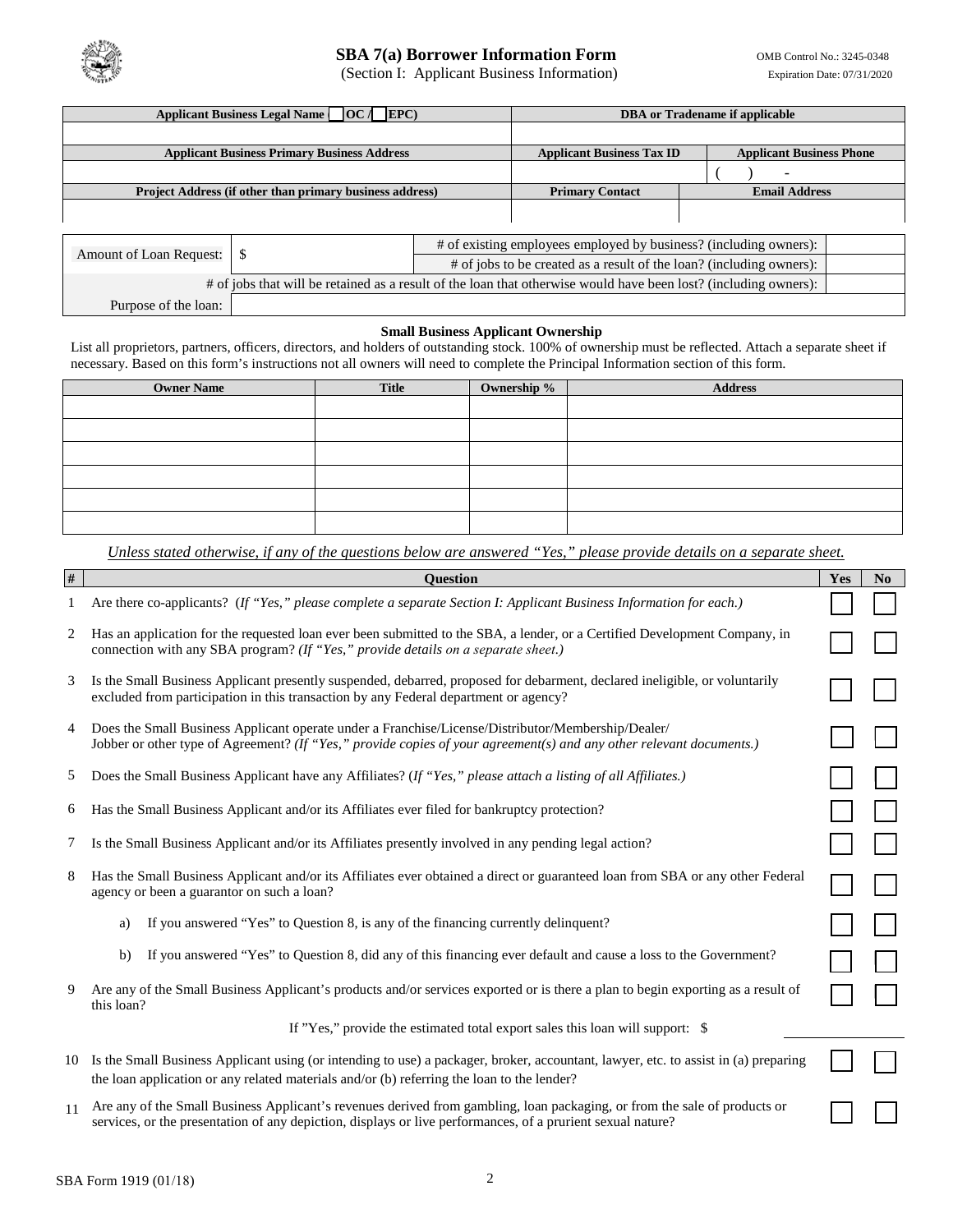

**# True False** officer, director, or stockholder with a 10 percent or more interest, of the Applicant. [13 CFR 105.204] ▁▏▁ 13 No former SBA employee, who has been separated from SBA for less than one year prior to the request for financial assistance, is an employee, owner, partner, attorney, agent, owner of stock, officer, director, creditor or debtor of the Applicant. [13 CFR 105.203] ▁▏▁ 14 No member of Congress, or an appointed official or employee of the legislative or judicial branch of the Federal Government, is a sole proprietor, general partner, officer, director, or stockholder with a 10 percent or more interest, or household member of such individual, of the Applicant. [13 CFR 105.301(c)]  $\Box$   $\Box$ 15 No Government employee having a grade of at least GS-13 or higher is a sole proprietor, general partner, officer, director, or stockholder with a 10 percent or more interest, or a household member of such individual, of the Applicant. [13 CFR 105.301(a)] U∟ 16 No member or employee of a Small Business Advisory Council or a SCORE volunteer is a sole proprietor, general partner, officer, director, or stockholder with a 10 percent or more interest, or a household member of such individual, of the Applicant. [13 CFR 105.302(a)]  $\Box$   $\Box$ SBA may not provide financial assistance to an applicant where there is any appearance of a conflict of interest with an SBA or other governmental employee. With the exception of question 15, if any of the questions below are answered "False," this application may not be submitted under any delegated processing method, but must be submitted to the LGPC for non-delegated processing. Note: This does not mean that your loan will be denied, only that your lender will need to use different SBA procedures to process this loan. If the answer to question 15 is "no," the application may be processed under a lender's delegated authority only after the lender received clearance from SBA. 12 No SBA employee, or the household member (see definition on page 1) of an SBA employee, is a sole proprietor, partner,

### **By Signing Below, You Make the Following Representations and Certifications**

#### REPRESENTATIONS

I represent that:

- I have read the Statements Required by Law and Executive Order included in this form, and I understand them.
- I will comply, whenever applicable, with the hazard insurance, lead-based paint, civil rights and other limitations in this form.
- All SBA loan proceeds will be used only for business related purposes as specified in the loan application.

\_\_\_\_\_\_\_\_\_\_\_\_\_\_\_\_\_\_\_\_\_\_\_\_\_\_\_\_\_\_\_\_\_\_\_\_\_\_\_\_\_\_\_\_\_\_\_\_\_\_\_ \_\_\_\_\_\_\_\_\_\_\_\_\_\_\_\_\_\_\_\_\_\_

• To the extent feasible, I will purchase only American-made equipment and products.

#### ACCURACY CERTIFICATION

I certify that the information provided in this application and the information that I have provided in all supporting documents and forms is true and accurate. I realize that the penalty for knowingly making a false statement to obtain a guaranteed loan from SBA is that I may be fined up to \$250,000 and/or be put in jail for up to 5 years under 18 USC § 1001 and if false statements are submitted to a Federally insured institution, I may be fined up to \$1,000,000 and/or be put in jail for up to 30 years under 18 USC § 1014.

Signature of Authorized Representative of Applicant Business Date

Print Name Title

\_\_\_\_\_\_\_\_\_\_\_\_\_\_\_\_\_\_\_\_\_\_\_\_\_\_\_\_\_\_\_\_\_\_\_\_\_\_\_\_\_\_\_\_\_\_\_\_\_\_\_\_\_ \_\_\_\_\_\_\_\_\_\_\_\_\_\_\_\_\_\_\_\_\_\_\_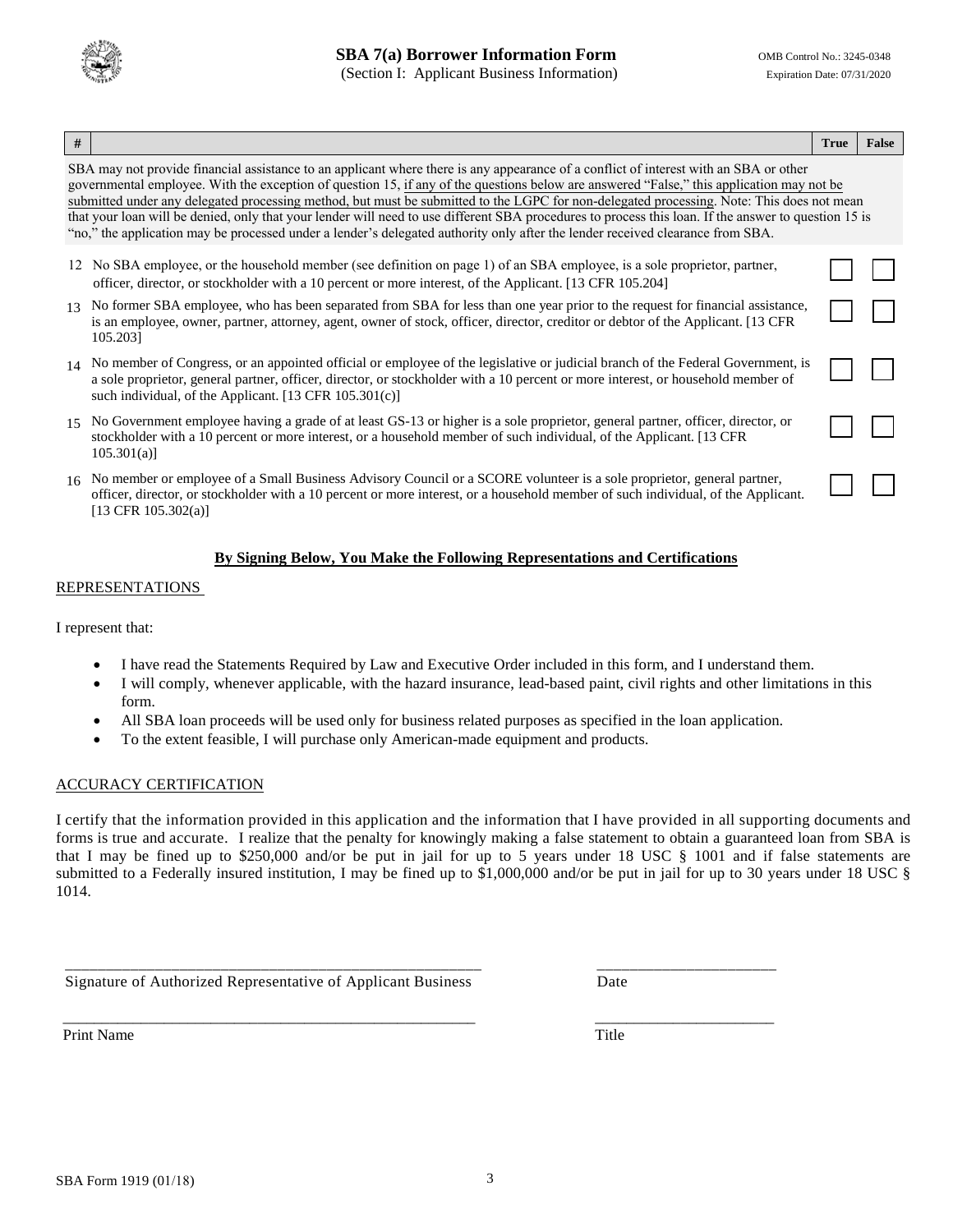

## **SBA 7(a) Borrower Information Form** OMB Control No.: 3245-0348

(Section II: Principal Information) Expiration Date: 07/31/2020

|                                                                                                                                                                                                                                                                                                  | <b>Applicant Business:</b>                                                                                                                                                                                                                                                                                                                                                         |                                                                       |                                                                                                   |                                                                                                                                                                                                                                                                                                                                                                                                                                                        |                                                            |                             |                |
|--------------------------------------------------------------------------------------------------------------------------------------------------------------------------------------------------------------------------------------------------------------------------------------------------|------------------------------------------------------------------------------------------------------------------------------------------------------------------------------------------------------------------------------------------------------------------------------------------------------------------------------------------------------------------------------------|-----------------------------------------------------------------------|---------------------------------------------------------------------------------------------------|--------------------------------------------------------------------------------------------------------------------------------------------------------------------------------------------------------------------------------------------------------------------------------------------------------------------------------------------------------------------------------------------------------------------------------------------------------|------------------------------------------------------------|-----------------------------|----------------|
| <b>Principal Name</b>                                                                                                                                                                                                                                                                            |                                                                                                                                                                                                                                                                                                                                                                                    |                                                                       | <b>Social Security Number or</b><br>Tax ID if an Entity                                           | Date of Birth                                                                                                                                                                                                                                                                                                                                                                                                                                          | <b>Place of Birth</b><br>(City & State or Foreign Country) |                             |                |
|                                                                                                                                                                                                                                                                                                  |                                                                                                                                                                                                                                                                                                                                                                                    |                                                                       |                                                                                                   |                                                                                                                                                                                                                                                                                                                                                                                                                                                        |                                                            |                             |                |
| <b>Home Address</b>                                                                                                                                                                                                                                                                              |                                                                                                                                                                                                                                                                                                                                                                                    |                                                                       | <b>Home Phone</b>                                                                                 | % of Ownership in the<br><b>Small Business Applicant</b>                                                                                                                                                                                                                                                                                                                                                                                               |                                                            |                             |                |
|                                                                                                                                                                                                                                                                                                  |                                                                                                                                                                                                                                                                                                                                                                                    |                                                                       |                                                                                                   |                                                                                                                                                                                                                                                                                                                                                                                                                                                        |                                                            |                             |                |
|                                                                                                                                                                                                                                                                                                  |                                                                                                                                                                                                                                                                                                                                                                                    |                                                                       | Disclosure is voluntary and has no bearing on the credit decision.                                | Veteran/Gender/Race/Ethnicity data is collected for program reporting purposes only.                                                                                                                                                                                                                                                                                                                                                                   |                                                            |                             |                |
|                                                                                                                                                                                                                                                                                                  |                                                                                                                                                                                                                                                                                                                                                                                    |                                                                       |                                                                                                   |                                                                                                                                                                                                                                                                                                                                                                                                                                                        |                                                            | <b>Enter Response Below</b> |                |
| Veteran                                                                                                                                                                                                                                                                                          |                                                                                                                                                                                                                                                                                                                                                                                    |                                                                       |                                                                                                   | 1=Non-Veteran; 2=Veteran; 3=Service-Disabled Veteran; 4=Spouse of Veteran; X=Not Disclosed                                                                                                                                                                                                                                                                                                                                                             |                                                            |                             |                |
| Gender                                                                                                                                                                                                                                                                                           |                                                                                                                                                                                                                                                                                                                                                                                    | M=Male; F=Female; X=Not Disclosed                                     |                                                                                                   |                                                                                                                                                                                                                                                                                                                                                                                                                                                        |                                                            |                             |                |
|                                                                                                                                                                                                                                                                                                  | Race (more than 1<br>may be selected)                                                                                                                                                                                                                                                                                                                                              | Pacific Islander; 5=White; X=Not Disclosed                            |                                                                                                   | 1=American Indian or Alaska Native; 2=Asian; 3=Black or African-American; 4=Native Hawaiian or                                                                                                                                                                                                                                                                                                                                                         |                                                            |                             |                |
| Ethnicity                                                                                                                                                                                                                                                                                        |                                                                                                                                                                                                                                                                                                                                                                                    |                                                                       | H=Hispanic or Latino; N=Not Hispanic or Latino; X=Not Disclosed                                   |                                                                                                                                                                                                                                                                                                                                                                                                                                                        |                                                            |                             |                |
|                                                                                                                                                                                                                                                                                                  |                                                                                                                                                                                                                                                                                                                                                                                    |                                                                       |                                                                                                   | Unless stated otherwise, if any of the questions below are answered "Yes," please provide details on a separate sheet.                                                                                                                                                                                                                                                                                                                                 |                                                            |                             |                |
| $\#$                                                                                                                                                                                                                                                                                             |                                                                                                                                                                                                                                                                                                                                                                                    |                                                                       | Question                                                                                          |                                                                                                                                                                                                                                                                                                                                                                                                                                                        |                                                            | Yes                         | N <sub>o</sub> |
| 17                                                                                                                                                                                                                                                                                               | Are you presently subject to an indictment, criminal information, arraignment, or other means by which formal<br>criminal charges are brought in any jurisdiction? (If "Yes," the loan request is not eligible for SBA assistance.)                                                                                                                                                |                                                                       |                                                                                                   |                                                                                                                                                                                                                                                                                                                                                                                                                                                        |                                                            |                             |                |
|                                                                                                                                                                                                                                                                                                  |                                                                                                                                                                                                                                                                                                                                                                                    |                                                                       |                                                                                                   | Initial here to confirm your response to question $17 \rightarrow$                                                                                                                                                                                                                                                                                                                                                                                     |                                                            |                             |                |
| 18                                                                                                                                                                                                                                                                                               |                                                                                                                                                                                                                                                                                                                                                                                    | Have you been arrested in the last 6 months for any criminal offense? |                                                                                                   |                                                                                                                                                                                                                                                                                                                                                                                                                                                        |                                                            |                             |                |
|                                                                                                                                                                                                                                                                                                  |                                                                                                                                                                                                                                                                                                                                                                                    |                                                                       |                                                                                                   | Initial here to confirm your response to question $18 \rightarrow$                                                                                                                                                                                                                                                                                                                                                                                     |                                                            |                             |                |
| For any criminal offense – other than a minor vehicle violation – have you ever: 1) been convicted; 2) pleaded guilty;<br>19<br>3) pleaded nolo contendere; 4) been placed on pretrial diversion; or 5) been placed on any form of parole or probation<br>(including probation before judgment)? |                                                                                                                                                                                                                                                                                                                                                                                    |                                                                       |                                                                                                   |                                                                                                                                                                                                                                                                                                                                                                                                                                                        |                                                            |                             |                |
|                                                                                                                                                                                                                                                                                                  |                                                                                                                                                                                                                                                                                                                                                                                    |                                                                       |                                                                                                   | Initial here to confirm your response to question 19 $\rightarrow$                                                                                                                                                                                                                                                                                                                                                                                     |                                                            |                             |                |
|                                                                                                                                                                                                                                                                                                  |                                                                                                                                                                                                                                                                                                                                                                                    | the loan request is not eligible for SBA assistance.                  |                                                                                                   | If you answer "Yes" to questions 18 or 19, you must complete SBA Form 912, "Statement of Personal History." You will need to furnish details,<br>including dates, location, fines, sentences, level of charge (whether misdemeanor or felony), dates of parole/probation, unpaid fines or penalties,<br>name(s) under which charged, and any other pertinent information. If you answer "Yes" to question 19 and are currently on parole or probation, |                                                            |                             |                |
| 20                                                                                                                                                                                                                                                                                               | Are you presently suspended, debarred, proposed for debarment, declared ineligible, or voluntarily excluded from<br>participation in this transaction by any Federal department or agency?                                                                                                                                                                                         |                                                                       |                                                                                                   |                                                                                                                                                                                                                                                                                                                                                                                                                                                        |                                                            |                             |                |
| 21                                                                                                                                                                                                                                                                                               | If you are a 50% or more owner of the Small Business Applicant, are you more than 60 days delinquent on any<br>obligation to pay child support arising under an administrative order, court order, repayment agreement between the<br>holder and a custodial parent, or repayment agreement between the holder and a state agency providing child support<br>enforcement services. |                                                                       |                                                                                                   |                                                                                                                                                                                                                                                                                                                                                                                                                                                        |                                                            |                             |                |
| 22                                                                                                                                                                                                                                                                                               |                                                                                                                                                                                                                                                                                                                                                                                    |                                                                       | $\Box$ I am a U.S. Citizen OR $\Box$ I have Lawful Permanent Resident status                      | <b>Registration Number:</b>                                                                                                                                                                                                                                                                                                                                                                                                                            |                                                            |                             |                |
|                                                                                                                                                                                                                                                                                                  |                                                                                                                                                                                                                                                                                                                                                                                    | I am not a U.S. Citizen or Lawful Permanent Resident                  |                                                                                                   | Country of Citizenship:                                                                                                                                                                                                                                                                                                                                                                                                                                |                                                            |                             |                |
|                                                                                                                                                                                                                                                                                                  |                                                                                                                                                                                                                                                                                                                                                                                    |                                                                       |                                                                                                   | Initial here to confirm your responses to question 22 $\rightarrow$                                                                                                                                                                                                                                                                                                                                                                                    |                                                            |                             |                |
| 23                                                                                                                                                                                                                                                                                               |                                                                                                                                                                                                                                                                                                                                                                                    |                                                                       |                                                                                                   | Do you have any ownership in other businesses which would be defined as an Affiliate in the definition found on page<br>1? (If "Yes," attach a listing of all businesses and your ownership percentage or position in the business.)                                                                                                                                                                                                                   |                                                            |                             |                |
| 24                                                                                                                                                                                                                                                                                               | Have you, or any business you controlled, ever filed for bankruptcy protection?                                                                                                                                                                                                                                                                                                    |                                                                       |                                                                                                   |                                                                                                                                                                                                                                                                                                                                                                                                                                                        |                                                            |                             |                |
| 25                                                                                                                                                                                                                                                                                               |                                                                                                                                                                                                                                                                                                                                                                                    |                                                                       | Are you, or any business you control, presently involved in any legal action (including divorce)? |                                                                                                                                                                                                                                                                                                                                                                                                                                                        |                                                            |                             |                |
| 26                                                                                                                                                                                                                                                                                               |                                                                                                                                                                                                                                                                                                                                                                                    |                                                                       | Federal agency or been a guarantor on such a loan? (This includes student loans.)                 | Have you or any business owned or controlled by you ever obtained a direct or guaranteed loan from SBA or any other                                                                                                                                                                                                                                                                                                                                    |                                                            |                             |                |
|                                                                                                                                                                                                                                                                                                  |                                                                                                                                                                                                                                                                                                                                                                                    |                                                                       | (a) If you answered "Yes" to Question 26, is any of the financing currently delinquent?           |                                                                                                                                                                                                                                                                                                                                                                                                                                                        |                                                            |                             |                |
|                                                                                                                                                                                                                                                                                                  |                                                                                                                                                                                                                                                                                                                                                                                    |                                                                       | (If Yes to $(a)$ or $(b)$ above, please provide Lender with a written explanation.)               | (b) If you answered "Yes" to Question 26, did any of this financing ever default and cause a loss to the Government?                                                                                                                                                                                                                                                                                                                                   |                                                            |                             |                |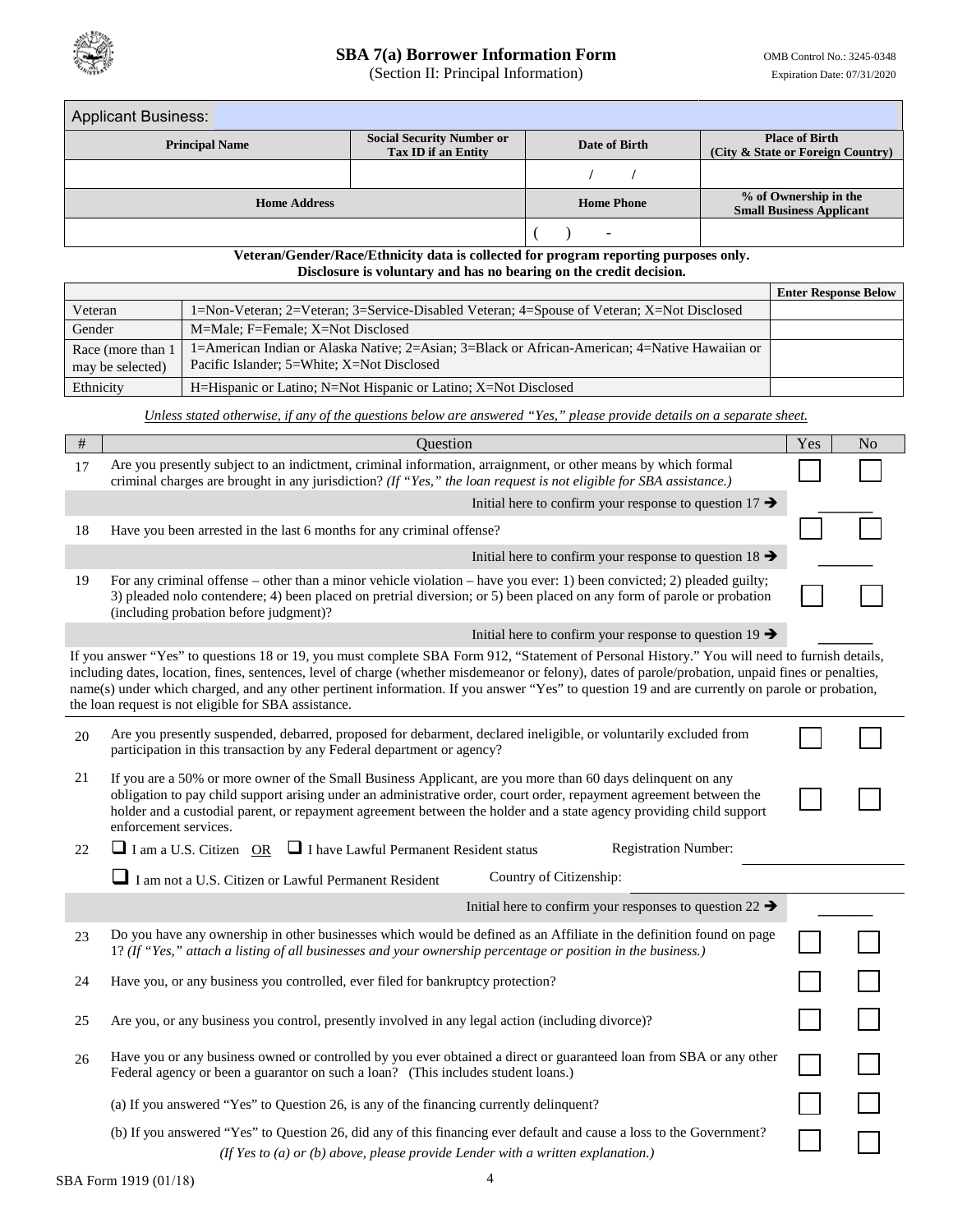

### **By Signing Below, You Make the Following Representations, Authorizations, and Certifications**

### REPRESENTATIONS AND AUTHORIZATIONS

**\_\_\_\_\_\_\_\_\_\_\_\_\_\_\_\_\_\_\_\_\_\_\_\_\_\_\_\_\_\_\_\_\_\_\_\_\_\_\_\_\_\_** 

I represent that:

- I have read the Statements Required by Law and Executive Order and I understand them.
- I will comply, whenever applicable, with the hazard insurance, lead-based paint, civil rights or other limitations in this form.
- All SBA loan proceeds will be used only for business related purposes as specified in the loan application.
- To the extent feasible, I will purchase only American-made equipment and products.

I authorize the SBA to request criminal record information about me from criminal justice agencies for the purpose of determining my eligibility for programs authorized by the Small Business Act, as amended.

### ACCURACY CERTIFICATION

I certify that the information provided in this application and the information that I have provided in all supporting documents and forms is true and accurate. I realize that the penalty for knowingly making a false statement to obtain a guaranteed loan from SBA is that I may be fined up to \$250,000 and/or be put in jail for up to 5 years under 18 USC § 1001 and if false statements are submitted to a Federally insured institution, I may be fined up to \$1,000,000 and/or be put in jail for up to 30 years under 18 USC § 1014.

Signature Date

**\_\_\_\_\_\_\_\_\_\_\_\_\_\_\_\_\_\_\_\_\_\_\_\_\_\_\_\_\_\_\_\_\_\_\_\_\_\_\_ \_\_\_\_\_\_\_\_\_\_\_\_\_\_\_\_\_\_**

Print Name/Title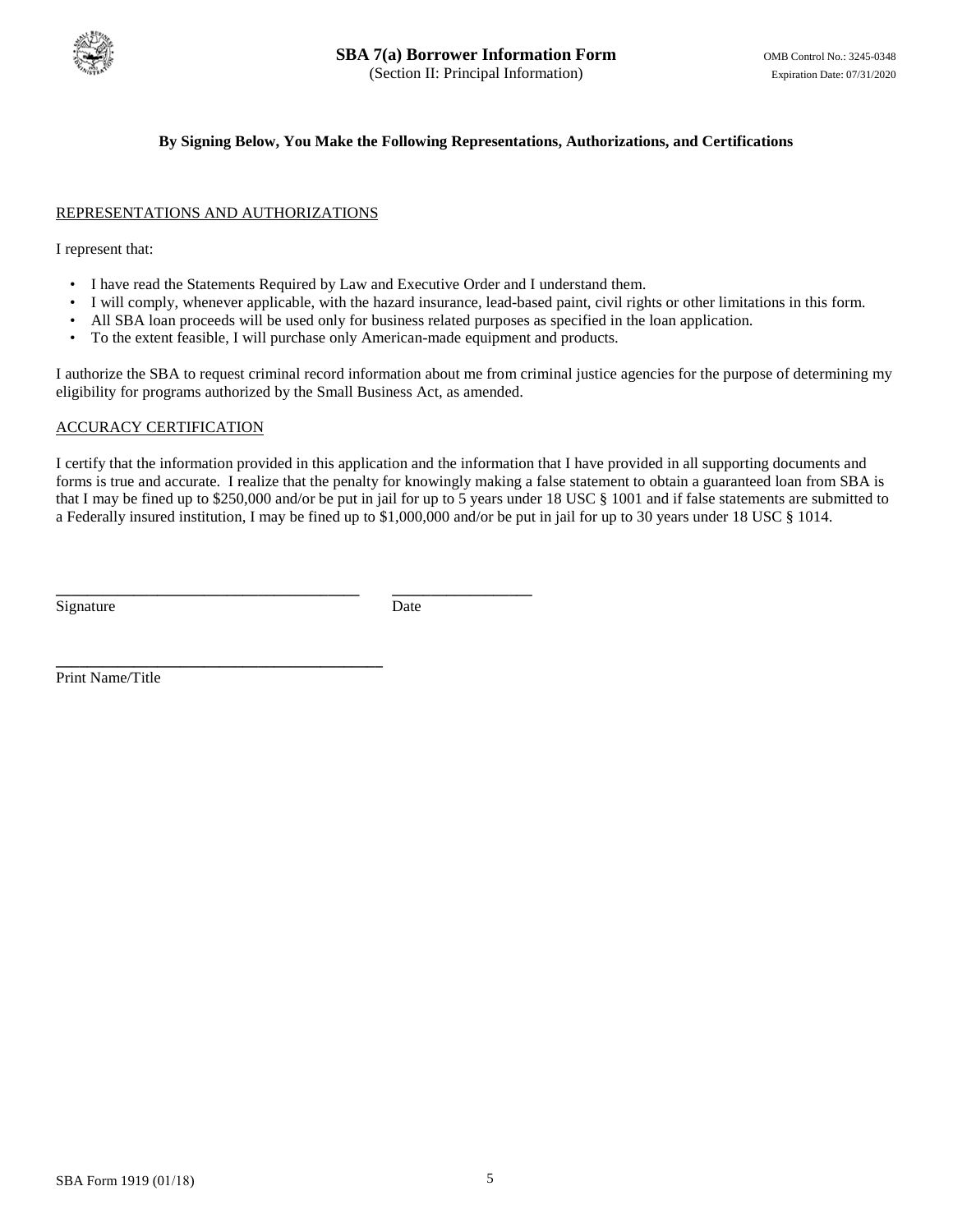

Statements Required by Law and Executive Order Expiration Date: 07/31/2020

#### **Please read the following notices regarding use of federal financial assistance programs and then sign and date the certification.**

SBA is required to withhold or limit financial assistance, to impose special conditions on approved loans, to provide special notices to applicants or borrowers and to require special reports and data from borrowers in order to comply with legislation passed by the Congress and Executive Orders issued by the President and by the provisions of various inter-agency agreements. SBA has issued regulations and procedures that implement these laws and executive orders. These are contained in Parts 112, 113, and 117 of Title 13 of the Code of Federal Regulations and in Standard Operating Procedures.

**Privacy Act (5 U.S.C. 552a) --** Under the provisions of the Privacy Act, you are not required to provide your social security number. Failure to provide your social security number may not affect any right, benefit or privilege to which you are entitled. Disclosures of name and other personal identifiers are, however, required for a benefit, as SBA requires an individual seeking assistance from SBA to provide it with sufficient information for it to make a character determination. In determining whether an individual is of good character, SBA considers the person's integrity, candor, and disposition toward criminal actions. Additionally, SBA is specifically authorized to verify your criminal history, or lack thereof, pursuant to section  $7(a)(1)(B)$ , 15 USC Section 636(a)(1)(B) of the Small Business Act ( the Act). Further, for all forms of assistance, SBA is authorized to make all investigations necessary to ensure that a person has not engaged in acts that violate or will violate the Act or the Small Business Investment Act, 15 USC Sections 634(b)(11) and 687(b)(a), respectively. For these purposes, you are asked to voluntarily provide your social security number to assist SBA in making a character determination and to distinguish you from other individuals with the same or similar name or other personal identifier.

Any person can request to see or get copies of any personal information that SBA has in his or her file when that file is retrieved by individual identifiers such as name or social security numbers. Requests for information about another party may be denied unless SBA has the written permission of the individual to release the information to the requestor or unless the information is subject to disclosure under the Freedom of Information Act.

The Privacy Act authorizes SBA to make certain "routine uses" of information protected by that Act. One such routine use is the disclosure of information maintained in SBA's system of records when this information indicates a violation or potential violation of law, whether civil, criminal, or administrative in nature. Specifically, SBA may refer the information to the appropriate agency, whether Federal, State, local or foreign, charged with responsibility for, or otherwise involved in investigation, prosecution, enforcement or prevention of such violations. Another routine use is disclosure to other Federal agencies conducting background checks; only to the extent the information is relevant to the requesting agencies' function. See, 74 F.R. 14890 (2009), and as amended from time to time for additional background and other routine uses.

**Right to Financial Privacy Act of 1978 (12 U.S.C. 3401)** -- This is notice to you as required by the Right to Financial Privacy Act of 1978, of SBA's access rights to financial records held by financial institutions that are or have been doing business with you or your business, including any financial institutions participating in a loan or loan guaranty. The law provides that SBA shall have a right of access to your financial records in connection with its consideration or administration of assistance to you in the form of a Government guaranteed loan. SBA is required to provide a certificate of its compliance with the Act to a financial institution in connection with its first request for access to your financial records, after which no further certification is required for subsequent accesses. The law also provides that SBA's access rights continue for the term of any approved loan guaranty agreement. No further notice to you of SBA's access rights is required during the term of any such agreement. The law also authorizes SBA to transfer to another Government authority any financial records included in an application for a loan, or concerning an approved loan or loan guarantee, as necessary to process, service or foreclose on a loan guaranty or collect on a defaulted loan guaranty.

**Freedom of Information Act (5 U.S.C. 552)** -- This law provides, with some exceptions, that SBA must supply information reflected in agency files and records to a person requesting it. Information about approved loans that will be automatically released includes, among other things, statistics on our loan programs (individual borrowers are not identified in the statistics) and other information such as the names of the borrowers (and their officers, directors, stockholders or partners), the collateral pledged to secure the loan, the amount of the loan, its purpose in general terms and the maturity. Proprietary data on a borrower would not routinely be made available to third parties. All requests under this Act are to be addressed to the nearest SBA office and be identified as a Freedom of Information request.

**Flood Disaster Protection Act (42 U.S.C. 4011)** -- Regulations have been issued by the Federal Insurance Administration (FIA) and by SBA implementing this Act and its amendments. These regulations prohibit SBA from making certain loans in an FIA designated floodplain unless Federal Flood insurance is purchased as a condition of the loan. Failure to maintain the required level of flood insurance makes the applicant ineligible for any financial assistance from SBA, including disaster assistance.

**Executive Orders -- Floodplain Management and Wetland Protection (42 F.R. 26951 and 42 F.R. 26961)** -- SBA discourages settlement in or development of a floodplain or a wetland. This statement is to notify all SBA loan applicants that such actions are hazardous to both life and property and should be avoided. The additional cost of flood preventive construction must be considered in addition to the possible loss of all assets and investments due to a future flood.

**Occupational Safety and Health Act (15 U.S.C. 651 et seq.)** -- This legislation authorizes the Occupational Safety and Health Administration in the Department of Labor to require businesses to modify facilities and procedures to protect employees or pay penalty fees. Businesses can be forced to cease operations or be prevented from starting operations in a new facility. Therefore, SBA may require additional information from an applicant to determine whether the business will be in compliance with OSHA regulations and allowed to operate its facility after the loan is approved and disbursed. Signing this form as an applicant is certification that the OSHA requirements that apply to the applicant business have been determined and that the applicant, to the best of its knowledge, is in compliance. Furthermore, applicant certifies that it will remain in compliance during the life of the loan.